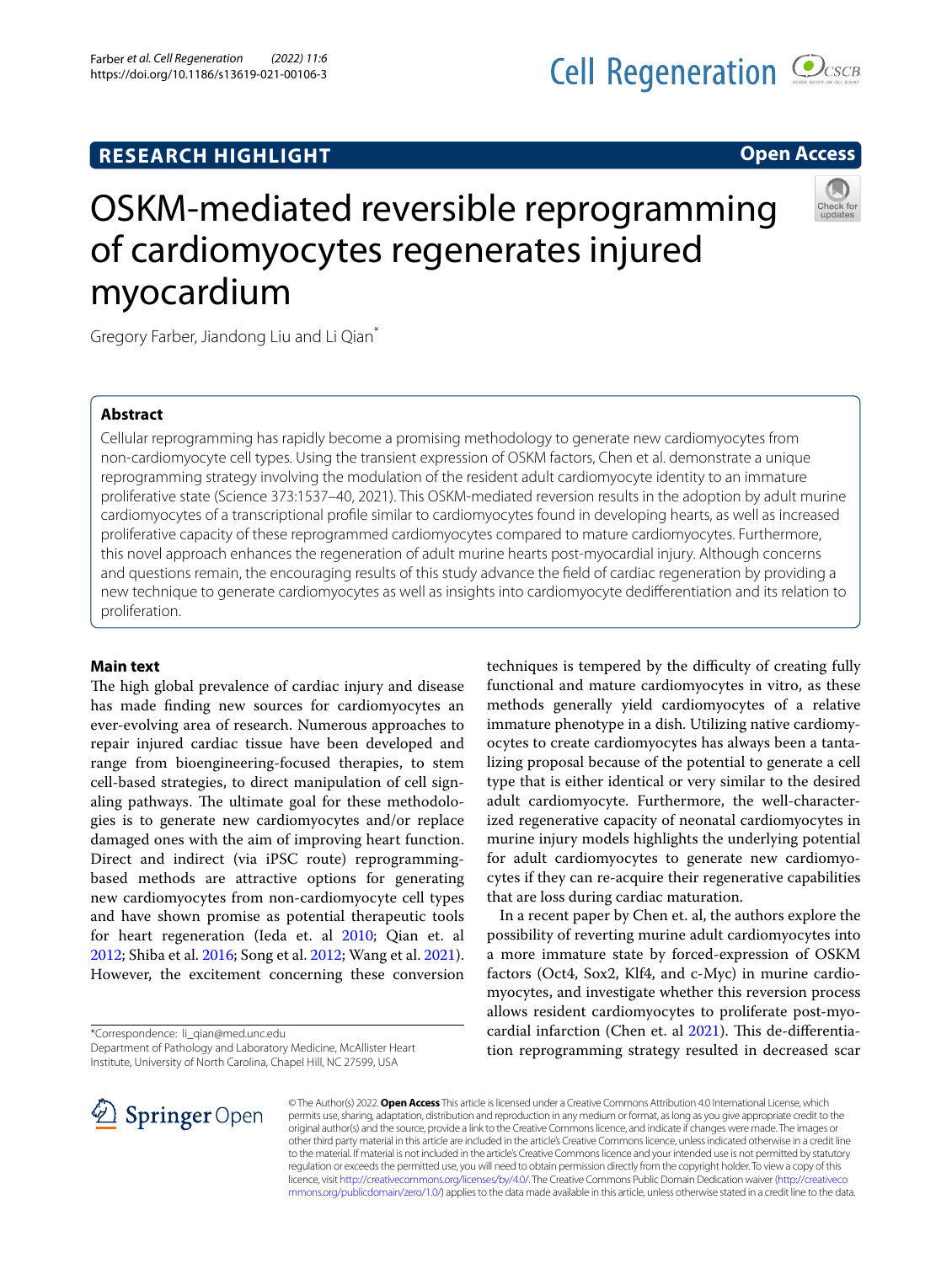formation post-myocardial infarction, and demonstrated the potential for improving adult cardiomyocyte proliferative capacity by changing their maturation state through transient expression of OSKM in cardiomyocytes. The authors methodically evaluated how to best utilize this reprogramming strategy post-myocardial injury as well as its impact on mice of various ages. Bioinformatical analyses demonstrated that the reprogrammed identity of the afected cardiomyocytes are similar to cardiomyocytes found in developing murine hearts. However, this reprogramming approach faces similar hurdles as other methods, such as reprogramming heterogeneity and the question of what should be the fnal desired cardiomyocyte identity after reprogramming in order to achieve both the creation of new cardiomyocytes as well as functional improvement after cardiac injury.

Investigation of the diferent intermediary states resulting from OSKM factor-mediated reversible reprogramming would provide exciting insights into the molecular mechanisms behind this de-diferentiation process as well as how the OSKM factors guide cardiomyocytes to regain their proliferation capabilities. Single cell genomics has allowed for the visualization of the heterogeneity of reprogrammed cells in other reprogramming methodologies and has shown the presence of multiple intermediary states between the starting cell type and fnal identity (Stone et al. [2019](#page-2-6); Zhou et al. [2019](#page-2-7)). In the case of this reversible reprogramming, there is potential to see cardiomyocytes in various states of dediferentiation, ranging from fully de-diferentiated pluripotent cells to unafected cardiomyocytes. Further evaluation could determine whether certain intermediary states may be more benefcial to cardiac regeneration than others. As shown in other reprogramming-related studies, unsuccessful reprogramming or the creation of undesired cell types can lead to negative functional consequences such as arrythmias or improperly formed muscle tissue. Single cell genomics would also allow for more detailed analysis into how closely OSKM-reprogrammed cardiomyocytes revert back to their original identity and would potentially highlight ways to improve this method.

This study also raises an interesting question on what should be the desired end product of cardiomyocyte reprogramming for cardiac regeneration. While other reprogramming strategies seek to create mature cardiomyocytes to replace damaged ones, this study seeks to obtain an earlier stage of cardiomyocyte identity which may result in increased proliferation potential at the expense of losing key functional attributes. This may explain why this technique yields new cardiomyocytes but does not result in signifcant improvement of cardiac function after myocardial infarction. What is necessary and not for a reprogrammed cardiomyocyte to remain a cardiomyocyte in both identity and function is a topic that warrants further evaluation as new regenerative techniques are added to the toolbox. Along the same lines, it would be interesting to see if this OSKMmediated reversion is cardiomyocyte-specifc or if the approach can be used to generate other cell types such as neurons or hepatocytes. Because this de-diferentiation reprogramming is unique from other reprogramming techniques in its use of generic reprogramming genes rather than cell-type specifc genes, it would be intriguing to assess whether this transition to a proliferative immature state is unique to cardiomyocytes.

Another potential impact of this study is the ability to identify signaling pathways and genes that regulate the acquisition and silencing of the regenerative properties of immature cardiomyocytes. These genetic targets could be future focal points for manipulation in adult cardiomyocytes in order to increase their proliferation potential. Previous studies have shown that more targeted approaches for increasing adult cardiomyocyte proliferation have therapeutic promise. Several research groups have shown that members of the cyclin family of proteins are promising candidates (Mohamed et al. [2018](#page-2-8); Pasumarthi et al. [2005;](#page-2-9) Shapiro et al. [2014\)](#page-2-10). Other groups have evaluated proteins involved in the Hippo pathway as well as transcription factors like Gata4 and Meis1 (Mahmoud et al., [2013;](#page-2-11) Malek Mohammadi et al., [2017](#page-2-12)). All of these approaches have shown varying degrees of promise in allowing cardiomyocytes to enter a more proliferative state, thus they may beneft from application of knowledge obtained from OSKM-mediated reversible reprogramming in order to further hone in on specifc pathways. Understanding the roadmap of de-diferentiation during OSKM reprogramming can also be used to help other reprogramming methods to create more matured cardiomyocytes.

While there remains some interesting questions regarding this reversible OSKM-mediated reprogramming, this study provides foundational knowledge on the potential uses and limits of OSKM factors to modulate adult cardiomyocyte identity and achieve more regenerative cardiac tissue. OSKM-mediated identity reversion may, in the end, be a too powerful or non-specifc methodology to modulate the maturation of cardiomyocytes, but the molecular pathways afected by this approach may ultimately be the key to unlocking the regenerative potential of adult cardiomyocytes and regenerating injured hearts

#### **Acknowledgments**

Not applicable.

#### **Authors' contributions**

All the authors read and approved the fnal manuscript.